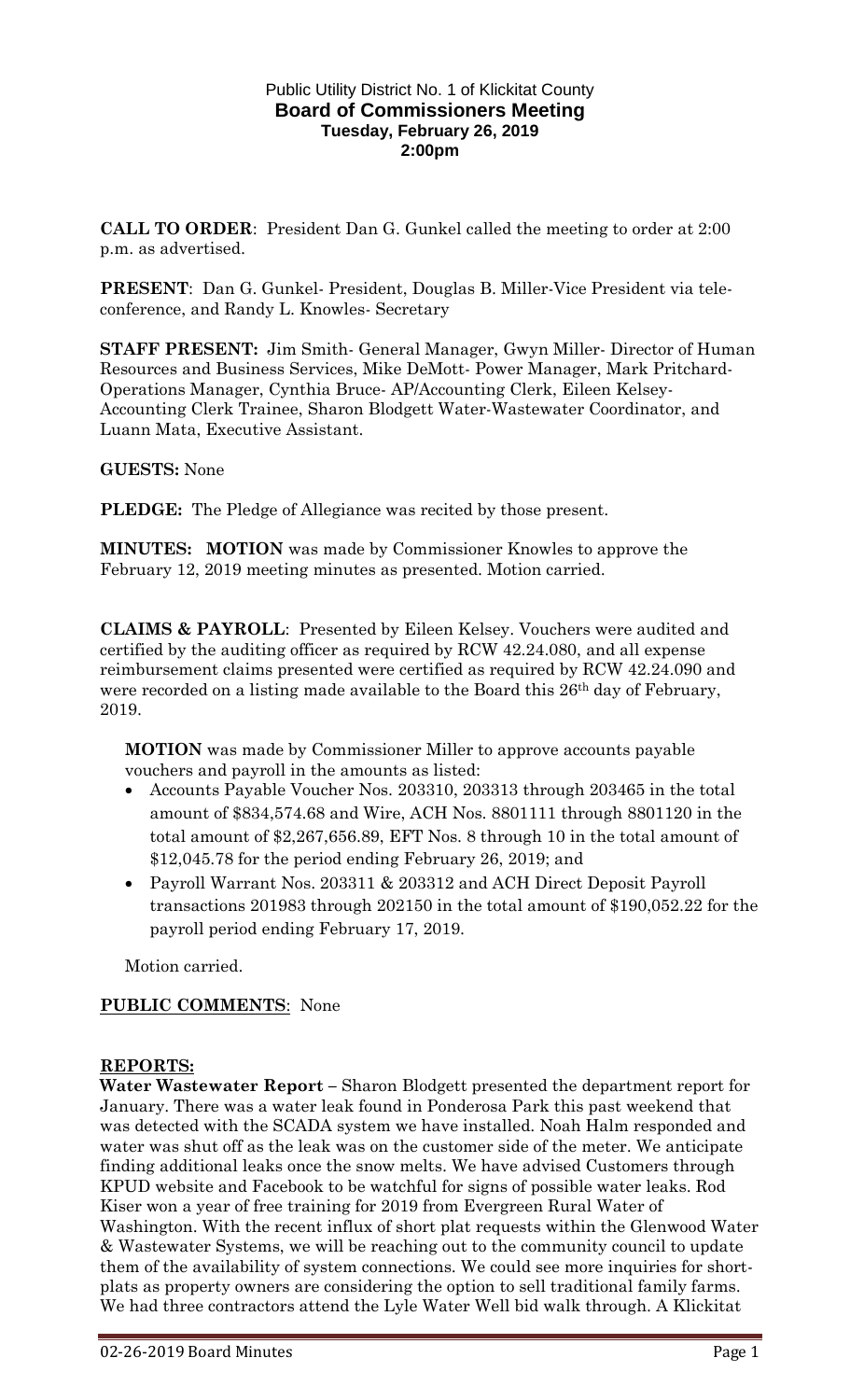customer would like to attend the next commission meeting to present a request to the board regarding a consideration for special conditions related to sewer charges for his seasonal rental property connections.

**Operations Report** – Mark Pritchard presented the department report for January. The 2019 reliability goal is 99.972% and we are currently at 99.983%. The Goldendale crew is completing a large re-conductoring project in Alderdale, in preparation of the future substation construction. White Salmon customer work has slowed so they are currently completing customer work one day a week. They are tree trimming and dealing with outages the rest of the time. The Construction crew has been working in Alderdale replacing aging underground infrastructure and have been completing tree trimming as fill in work. The Tree crew has been working on completing the customer call in requests. In January between our crews and a contractor hired to assist, we removed 261 trees. Asplundh has not been on the property since the weather dumped the snow, but will return once they can gain access to the Glenwood Transmission line again. We have had a contractor on the property treating the transmission right of way from Bald Mountain to Husum.

Brandon Johnson has been focused on risk management. Operations and Engineering have also been looking at installing additional protection equipment and creating loop feeds to reduce the length of our outages and the number of customers affected. Staff is evaluating inactive services within our territory. The focus will be on accounts that have been inactive for many years. The initial review was for accounts made inactive prior to 2000. We found there are 280 services that meet this criteria and have equipment installed but not used. We are looking at the largest services first. We will provide a certified letter to customers providing options moving forward. Mark will bring back additional information in next month's report. Next week NISC will be on site to train staff on the Outage Management System. Mark Garner and Joli Munkers have been concentrating on the mapping integration with NISC. There have been many changes to our work order flow and material processes and we anticipate that our efforts will result in a more effective process. Jeff Thayer has been focusing on evolving the inventory process with the new NISC system as well and has worked with the warehouse staff relabeling and developing inventory relief sheets to assist with the changes. The warehousemen have established, under Jeff's guidance, a revised metal salvage process. They are now separating metals and salvaging previously discarded materials. With the separation of metals we have the ability to recycle them when the market prices are higher.

The Safety standards committee is very active and participation is high. They have established a pre-construction meeting checklist; they are working to develop tailboard forms, and are in the process of updating our mayday procedure. The safety banquet planning is underway. Employees are also interested in becoming more engaged in community electrical power line safety education and they are eager to provide training at the schools and to other community agencies. Mark is also looking to bring in a hi-voltage demonstration trailer in to use at the County Fair this year. Mark plans to provide staff training on fire response protocol similar to blue card training. Commissioner Knowles suggested that a representative from each department speak at the safety banquet and promote what they have been doing in the realm of safety.

Mark wanted to assure the board that he and his department have been active and although many things are being changed, he believes that the changes are not because things are broken but a focus on improving the systems and processes we have in place.

**Engineering Report** – Jim Smith presented the department report for January. Ron Schultz is at RNG working through a fusing issue. We received notification from the Bonneville Power Administration (BPA) regarding Transmission Operator notification protocol violations. With BPA being our Transmission Operator there are certain notification protocols we are required to follow. One of the violations was based on us not notifying them upon completion of an outage. The second was a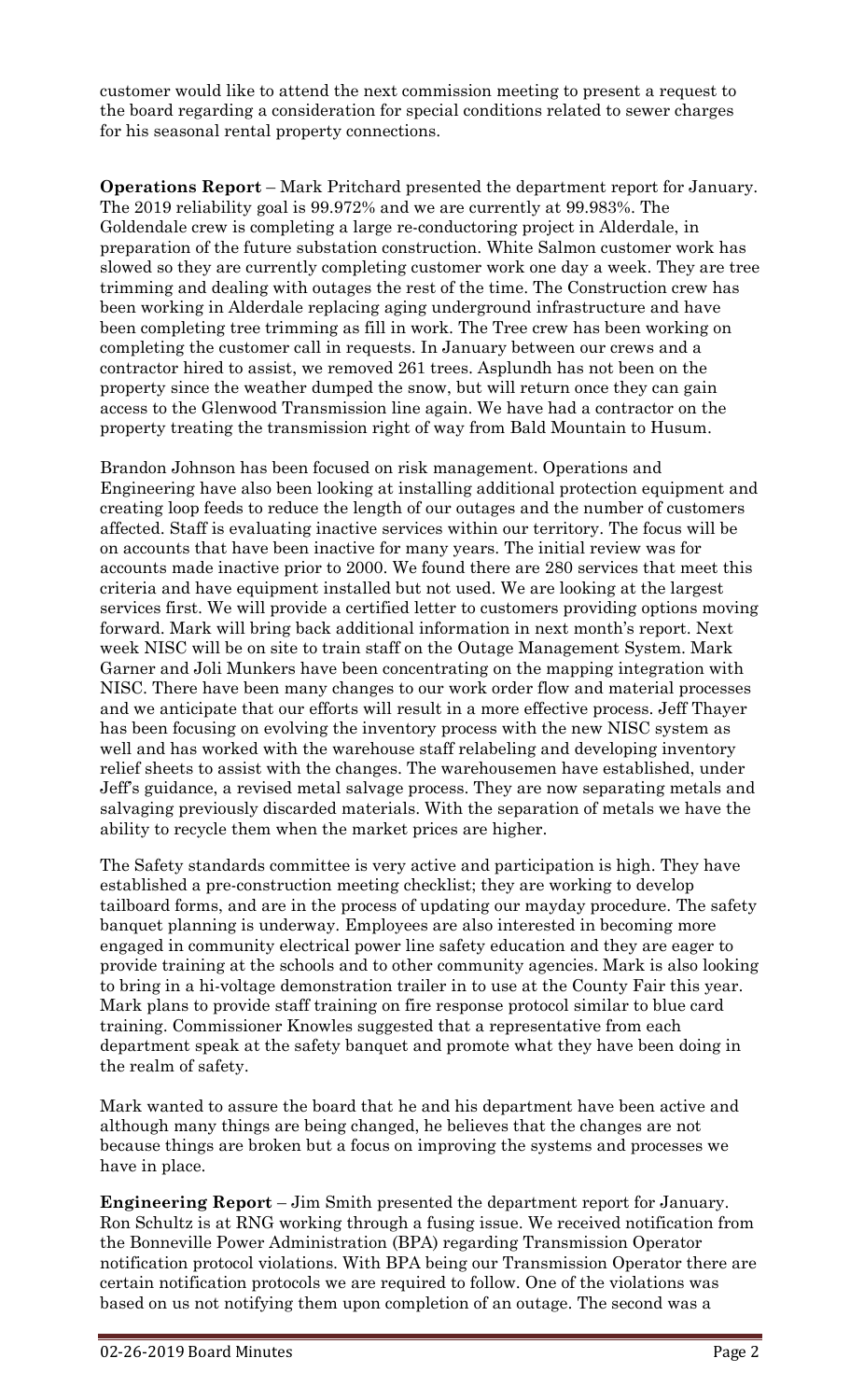paperwork submission error on BPA's side. As mentioned in the Operations report the crews are completing work near Alderdale rebuilding line and preparing for substation repairs so we can swap load between the main transformer and the portable transformer located at MA Collins. This will also provide us with some ability to back feed a portion of our load if needed and will provide us some breathing room on the Sixprong Substation and Transmission line construction. There are two Metershop openings at this time, although there is an offer pending for one position. It appears that there is a project that will provide the Port of Klickitat with fiber service. LS Network has issued a make ready proposal from the Echo Glen area to the Port of Klickitat that contacts 135 of our poles. Commissioner Gunkel asked if this is tied in with BPA or with NoaNet. The Engineering group restructuring is working out well. Brandon is excelling in the System Technician role, the four Staking Engineers are working well together and expanding their construction knowledge.

**COMMISSIONER DAN GUNKEL –** Commissioner Gunkel stated that he plans to attend the Economic Development Board meeting this evening and will provide an update at our next meeting.

**COMMISSIONER DOUGLAS MILLER -** Commissioner Miller did not have a report, but asked if staff is discussing property access planning should flooding occur.

**COMMISSIONER RANDY KNOWLES** – Commissioner Knowles did not have a report.

**GENERAL MANAGER –** The complete report can be found at:

[htp://www.klickitatpud.com/topicalMenu/commissioners/GM\\_Reports.aspx](http://www.klickitatpud.com/topicalMenu/commissioners/GM_Reports.aspx) In addition to the written report, Jim Smith presented the following information:

 NISC Update- Customer Service is now completing their second billing cycle with NISC. The first billing period was difficult, but we expected that. It appears that the second billing went much smoother. Staff will face some challenging collection efforts, but plan to be fairly aggressive with this. Lyle and Wishram have some antiquated water meters that are creating challenges for our billing staff. The water department is evaluating moving up the radio read meter installations in these two areas to assist with this issue. Customer engagement appears to be high with the new Smart Hub account access application we have available. We have 1300 customers on e-bill, previously there were 400. We have more than doubled our autopay which is currently at 2100. There are 2200 customers set up on Smart Hub and we have over 1400 followers on Facebook. Staff feels that this is very impressive since we essentially took a soft approach in promoting these tools. The conversion was essentially seamless for most customers. Customer Service Representatives are finding that the calls they are receiving at this time are time consuming, but very worthwhile as they are helping customers access the new account tools.

The Accounting implementation has also been a difficult process. Completing this conversion at the beginning of the year while trying to close our 2018 financials has meant a large workload, but it also means there will be very little ongoing conversion of data from the old system to NISC for 2019. They have closed and booked 2018, but are still working on clearing out the accounts. Jim Smith is expecting the 2018 yearend financial performance to be very close to our forecasted numbers previously presented. Jim Moss will be assisting accounting with cleaning up accounts. We found there were several old repository accounts he will focus on first. Mike is working on improved reporting tools for financials.

The outage Management System (OMS) is scheduled to go live on April 15th. Along with this system, will be a call capture and auto dial out product, which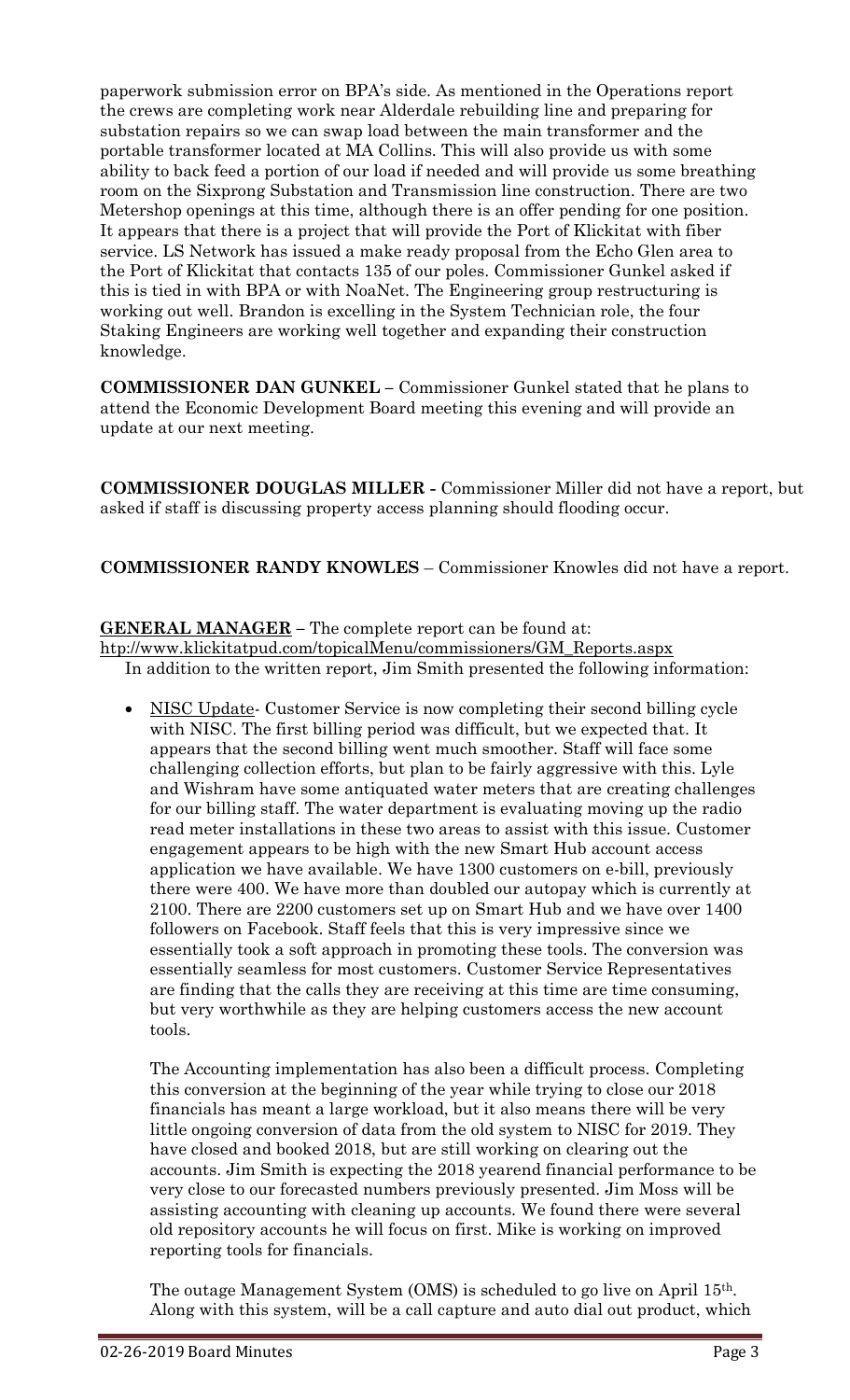we feel this will streamline the outage call process as well as offer reverse notification options for billing, outages, and other utility notification information. Staff chose to retain Futura as our GIS and staking software and this is proving to be a sound decision.

- Federal Bill HR530- We received a request from the American Public Power Association (APPA) to support their efforts on HR530, which regulates costs for utility pole attachments. After reviewing the proposal, our position is to abstain from comment.
- Legislation Session Update- After reviewing the Proposed Senate Bill 2SSB 5116 Washington's 100% Clean Energy bill, the Commissioners felt it was prudent to schedule a workshop to discuss the potential implications of this bill on the District if it passes. It was agreed that staff should try and schedule a workshop for Tuesday March 12th from Noon until 1:45 p.m. to discuss this bill. Commissioner Knowles urged everyone to read this bill in its entirety prior to the workshop. Commissioner Gunkel asked staff to consider bringing in a third party, who is knowledgeable about the bill, to aid in our understanding.
- Annual Conservation District Irrigator's Meetings- Staff attended the West side meeting in Goldendale on February 20th. The Bickleton East side irrigators meeting was canceled due to inclement weather. We expect that this meeting will be rescheduled.
- RNG Water Right- When we began the LFG project design, engineering evaluations determined that there may be additional water needs under certain circumstances. As a result, we permitted a water right using 89-acre feet of water from the Cliffs water system as mitigation water. That need did not materialize and we have to make a decision on the permit. We are not currently using the water and we need to do some work to maintain the permit. Tom McDonald has said that if we let the permit go, there should not be a problem getting it back again in the future, if water was required for some unforeseen need. Jim recommended that we relinquish the permit and release the mitigation water at Cliffs. The Board concurred.
- Dallesport Tribal Housing The proposed development is 66 units. They have finally approached our engineering group and they are submitting their applications to the County planning department. Additional discussions will be required to determine the most efficient way to service this development.
- Electric Rates- Our 2019 Operating Budget anticipated a 1.5% rate increase effective April 1st . Jim stated he sees nothing in our financial performance so far this year that indicates we should deviate from that plan. He did state however, that with the system conversion affecting reporting timelines, he feels it is prudent to push the proposed increase out until May 1st. We will start our electric rate process and schedule a public rate hearing in April to present an electric rate increase of 1.5% effective May 1st .
- Rate Stabilization- Our year-end forecast indicated a debt service coverage (DSC) of 1.62 and 168 days cash on hand. This was with the \$950,000 transferred from the rate stabilization fund. At this time, staff feels there is no reason for us to exceed a DSC ratio of 1.5. Our financial forecasts project a DSC of 1.5 in 2019, 1.4 in 2020, 1.2 in 2021. At this point we recommend leaving the \$950,000 in the Rate Stabilization account when closing the 2018 financials, which will result in a 2018 year end DSC in the range of 1.52. The board concurred.
- RNG-BP question on Index gas pricing- British Petroleum brought forth a question to Mike DeMott regarding the requirement of utilizing the first of the month gas-pricing index for the natural gas pricing for the gas in the variable component of the RNG contract. Their proposal was to use the Daily Sumas index, which would allow for more flexibility with our hedging the product. The first of the month index is just a price set in time and actual prices could be higher or lower. We do not see long-term downside to this option.
- RNG update- There was a power disturbance Monday afternoon that shut down the RDC blower, which tripped the plant. During startup, they found an issue starting one of the compressors. After trouble shooting the system staff found a cable termination failure. The plant is being restarted, but we will not